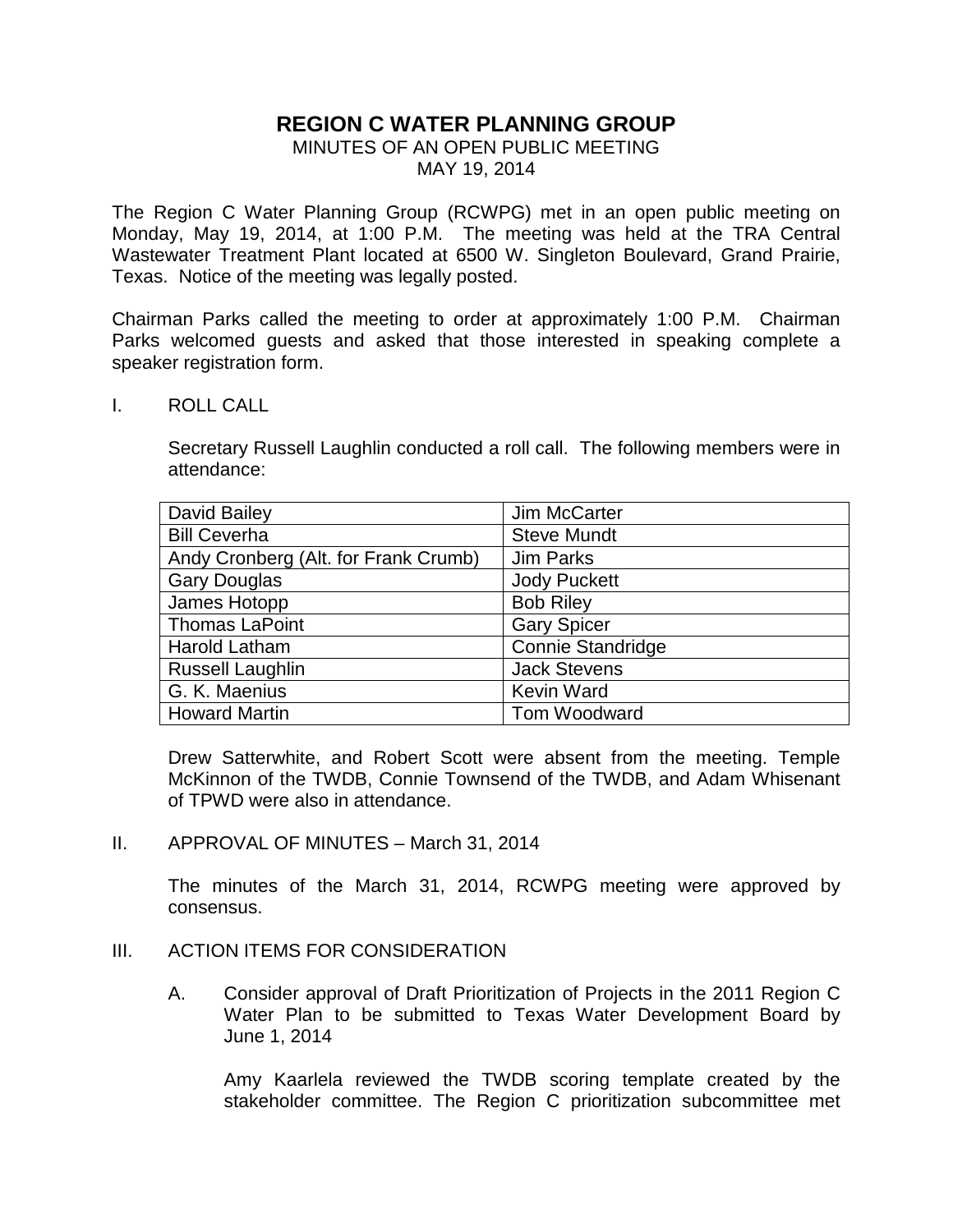twice to determine the scoring methodology, which is documented in the memorandum *Draft Methodology for 2011 RCWP Project Prioritization and Draft Prioritization List*. Amy Kaarlela reviewed the draft methodology and scoring of projects in the 2011 Region C Water Plan and presented the full list and the short list of prioritized projects.

On a motion by Gary Spicer and a second by Bill Ceverha, the RCWPG voted unanimously to approve the draft prioritization of projects in the 2011 Region C Water Plan to be submitted to the Texas Water Development Board by June 1, 2014.

B. Consideration and action on authorization to submit a brief and a response brief and to address TWDB at a future Board meeting concerning TWDB Executive Administrator's (EA) final recommendation on interregional conflict resolution

Chairman Jim Parks reviewed the Region D and Region C conflict resolution public meetings that took place on April 29 and April 30, 2014, respectively. The TWDB Executive Administrator will issue a final recommendation to the Board of the TWDB on Monday, May 19, 2014. Each planning group will have an opportunity to submit a brief and response brief and will have an equal chance to address the Board at a future meeting. Chairman Jim Parks stated that since this may need to be completed before the next meeting of the RCWPG, the group needs to nominate a person or persons to complete these actions on behalf of the Region C WPG.

On a motion by Kevin Ward and a second by Connie Standridge, the RCWPG voted unanimously to authorize the Region C Water Planning Group Officers (Jim Parks, Jody Puckett, and Russell Laughlin) to develop and submit a brief and a response brief and to address TWDB at a future Board meeting concerning TWDB Executive Administrator's (EA) final recommendation on the interregional conflict resolution.

C. Consider approval for consultants to submit the August 1, 2014 TWDB required deliverable of data tables containing all WUG demand and current supply

Amy Kaarlela reviewed the need for the planning group to approve the needs analysis so it can be submitted by the August 1, 2014, TWDB deadline. Today's approval of this submittal will eliminate the need to have a RCWPG meeting in mid-July. The data tables will be generated by the database (DB17) after the consultants review the population and demand and enter the allocation of existing supplies to all WUGs. Temple McKinnon clarified that the needs analysis will still be considered draft and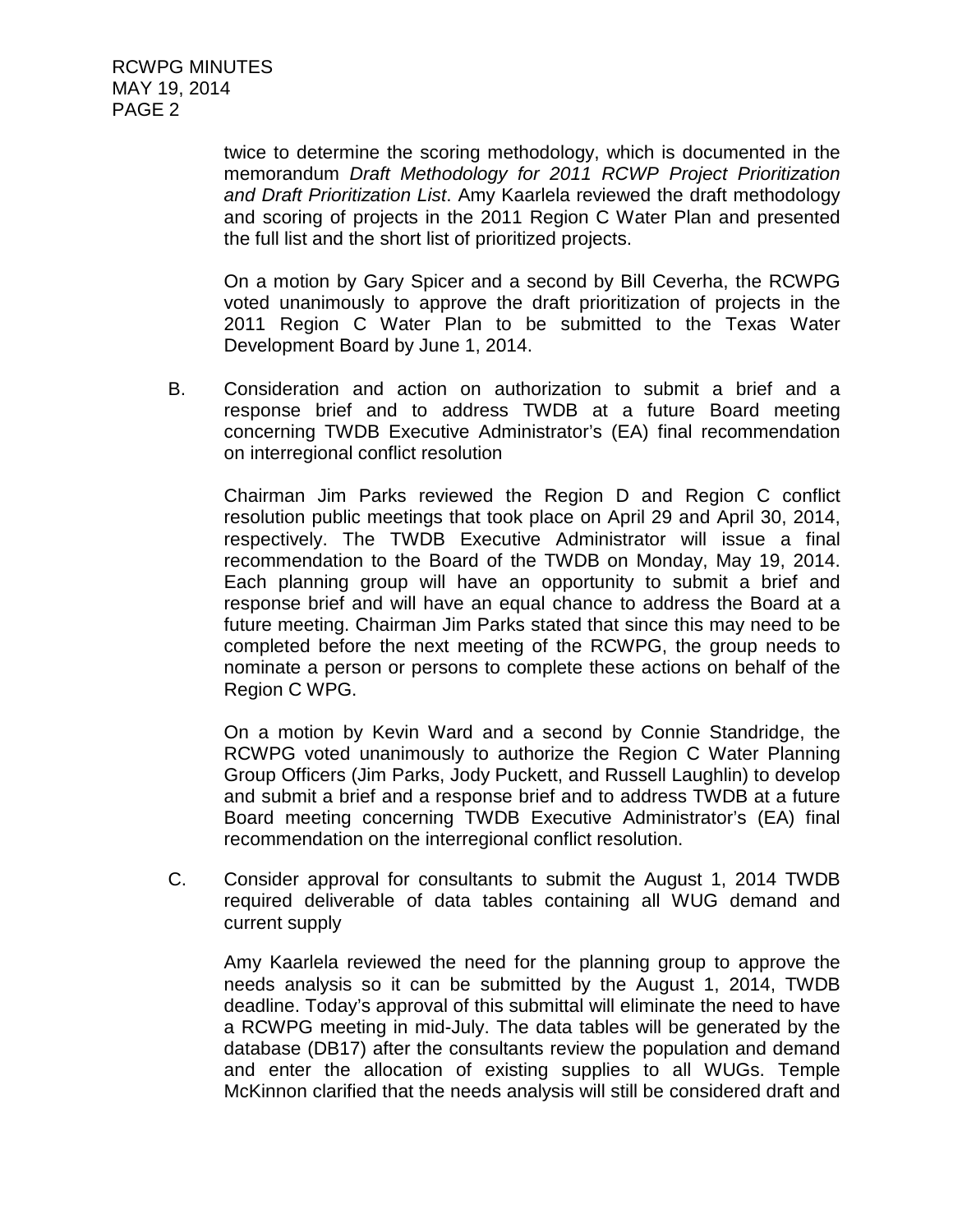RCWPG MINUTES MAY 19, 2014 PAGE 3

> can be edited throughout the planning process as needed. The RCWPG will be asked to ratify the needs analysis at the August 2014 meeting of the group.

> On a motion by Thomas La Point and a second by Gary Spicer, the RCWPG voted unanimously to approve the consultants to submit the August 1, 2014, TWDB required deliverable of data tables containing all WUG demand and current supply.

## IV. DISCUSSION ITEMS

A. Schedule Update

Amy Kaarlela presented a project schedule update. The schedule for 2014 included key items:

- Region C/D conflict resolution; the TWDB is expected to provide further schedule updates after the final recommendation is published today, Monday, May 19, 2014.
- A public hearing to amend the 2011 RWP will be necessary. The timing of this will depend on guidance from the TWDB. Another meeting will likely be necessary.
- June 1, 2014 SWIFT draft prioritization of 2011 projects due
- August 1, 2014 Need analysis due
- September, 1 2014 Deadline for final prioritization of 2011 projects
- May 1, 2015 Initially Prepared Plan (IPP) due to TWDB
- B. Membership Update

Chairman Jim Parks reviewed the new alternates. Chairman Jim Parks named Tom Kula as his alternate. G.K. Maenius will name Judge Spanky Carter as his alternate. Bob Riley, Gary Douglas, and Drew Satterwhite have not designated an alternate yet.

C. Update on Remaining Tasks and Next Steps

Amy Kaarlela reviewed the next steps including strategy evaluation starting in August 2014. Draft Chapters 1 and 2 will be presented at the next meeting. Consultants will also be working on Tasks 6, 7, 8, and 13 in preparation for the IPP in May.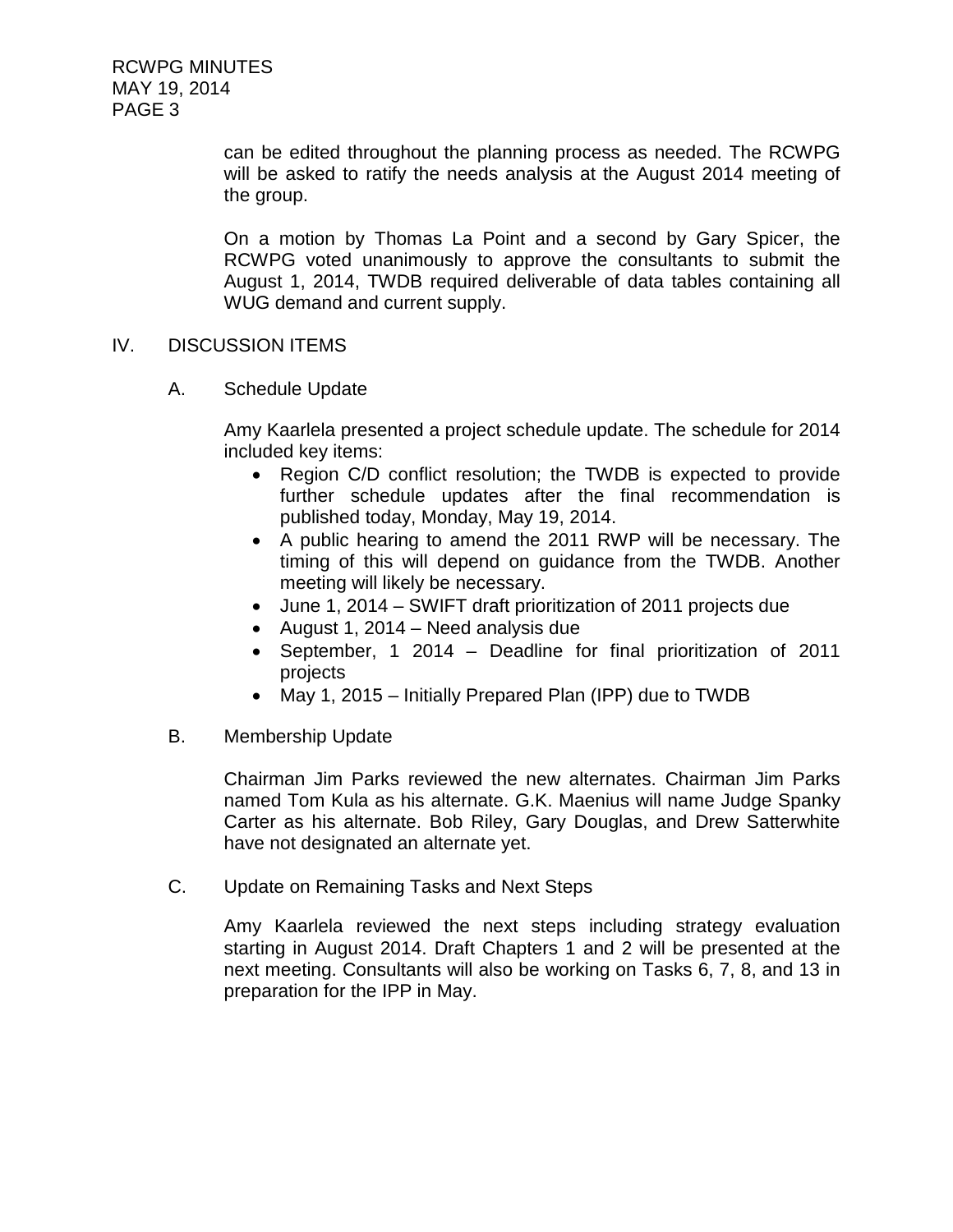RCWPG MINUTES MAY 19, 2014 PAGE 4

## V. OTHER DISCUSSION

A. Updates from the Chair

Chairman Jim Parks provided an update including that recent rains have been helpful in some areas. NTMWD has extended modified Stage 3 drought restrictions, which limits lawn watering to once every two weeks. NTMWD may continue this modified Stage 3 throughout the summer.

B. Report from Regional Liaisons

Brief reports were given by the following liaisons:

- Region B Jack Stevens advised that Region B is also focusing on prioritization of their 2011 plan projects.
- Region D Mike Rickman advised that Region D has not officially met since the last Region C meeting. However, there have been conflict resolution meetings. The next meeting is on June 18, 2014.
- Region G Bill Ceverha advised that Region G met twice since the last Region C meeting.
- Region H Kevin Ward advised that Region H met on May 7, 2014. He was unable to attend but reported that the group reviewed a report prepared by an outside consultant on the implementation of conservation strategies. Their next meeting will be August 6, 2014.
- Region I Connie Standridge advised Region I will meet on Wednesday May 21, 2014. She will be unable to attend. Freese and Nichols will have staff at that meeting and will provide an update at the next meeting.
- C. Report from Texas Water Development Board

Temple McKinnon advised that the TWDB has a new interactive website showing the 2012 State Water Plan data.

D. Report from Texas Department of Agriculture

Darrell Dean was not in attendance.

E. Report from Texas Parks and Wildlife Department

Adam Whisenant advised that there is no update from the Texas Parks and Wildlife Department.